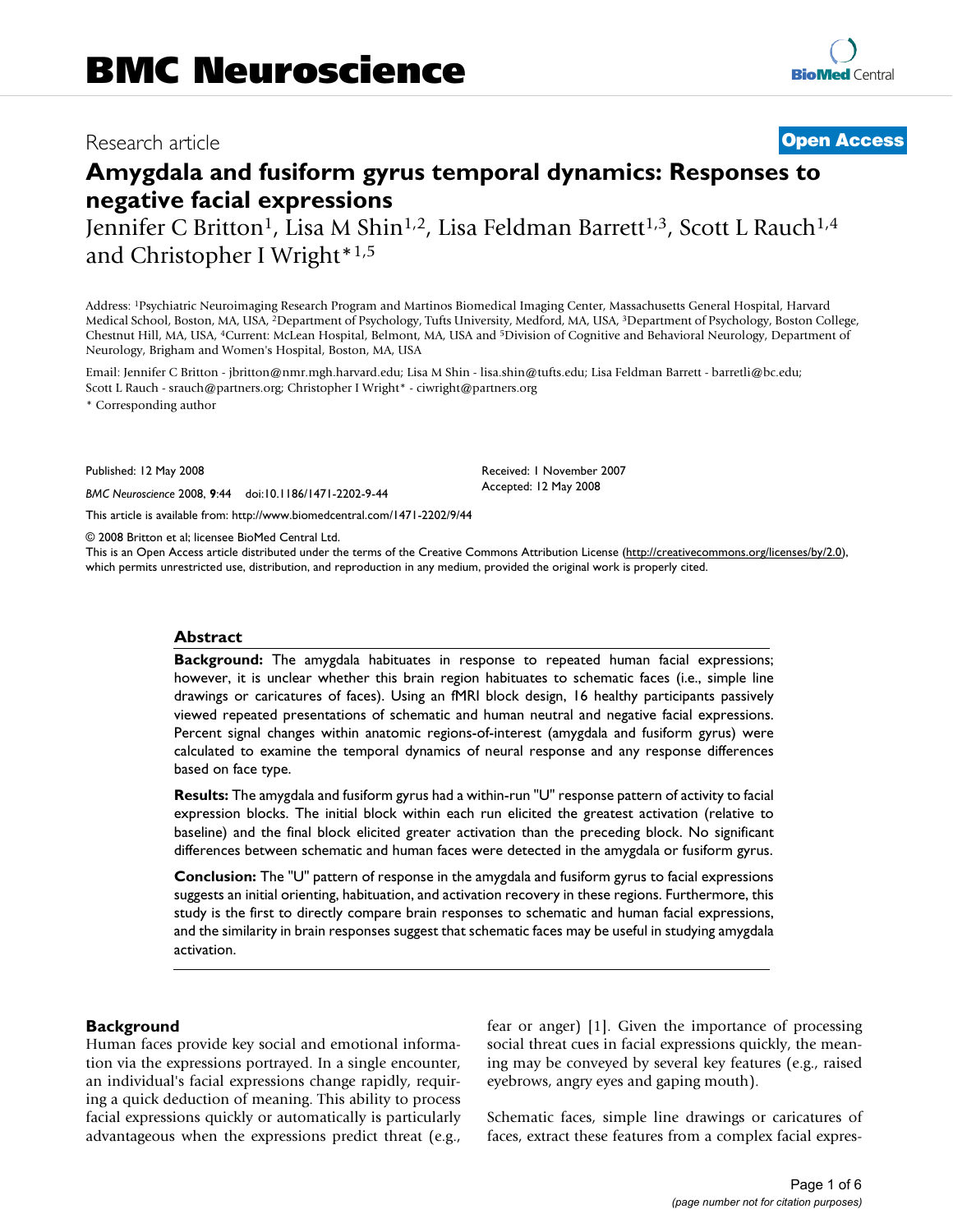sion. A schematic face capturing the key components of a facial expression may be useful in studies of emotion because the prototype is relatively devoid of confounding characteristics (e.g., ethnicity, age, attractiveness). Several studies have discovered that schematic faces still retain emotional meaning [2] and schematic faces activate brain structures involved in processing human facial expressions (e.g., amygdala, prefrontal cortex) [3], providing evidence that a simple representation of a facial expression can be used to study emotion.

It is well-established that the amygdala response habituates (i.e., decreases over time) to repeated presentations of human facial expressions; however, it is unclear whether the brain's response to schematic faces is maintained or habituates over time. Amygdala single cell recordings show reduced activity to repeated human faces [4]. Additionally, neuroimaging studies have reported early vs. late within-block habituation in the amygdala and hippocampal formation in response to repeated fearful and neutral human faces [5,6]. To our knowledge, only two studies have reported on habituation effects in response to schematic faces. In an event-related study involving both human and schematic faces, significant amygdala habituation was reported to schematic faces of anger relative to neutral in individuals with social phobia [7]. In a blockdesign study of healthy individuals, the amgydala response to schematic faces (angry, happy, and neutral) was maintained across time [3]; however, the presentation order (i.e., neutral blocks bracketing alternating emotional states) may have inhibited habituation.

In this fMRI block-design study, we examined the brain responses (i.e., amygdala and fusiform gyrus) to schematic and human facial expressions using a within-run facial expression (negative, neutral) and between-run face type (schematic, human) counterbalanced design. This design allowed examination of habituation and of face type in a single experiment without potentially confounding influences of presentation order. We hypothesized within-run habituation effects would be detected in response to the alternating blocks of schematic facial expressions as well as the human facial expressions in the amygdala.

## **Results**

## *Face Recognition and Emotion Ratings*

During the post-scanning recognition task, participants identified the faces viewed with high accuracy rates (human:  $99.0\% \pm 4.2$ , schematic:  $100\% \pm 0.0$ ).

The negative faces [Schematic Negative:  $M = 3.4$ ,  $SD = 1.3$ , Human Negative:  $M = 3.6$ ,  $SD = 1.2$  were rated as being more arousing than the neutral faces [Schematic Neutral: M = 1.9, SD = 1.3, Human Neutral: M = 1.9, SD = 1.3, expression effect:  $F(1,15) = 20.2$ ,  $p < 0.004$ ]. No differences in arousal ratings between face type (i.e., schematic vs. human) were detected [face type effect:  $F(1,15) = 0.1$ , p > 0.77]. No interaction effects were noted [face type x expression:  $F(1,15) = 0.2$ ,  $p > 0.66$ .

The negative faces [Schematic Negative:  $M = -2.6$ , SD = 1.3, Human Negative:  $M = -2.4$ , SD = 0.7] were rated as being more negative than the neutral faces [Schematic Neutral:  $M = 0.6$ ,  $SD = 0.9$ , Human Neutral:  $M = -0.3$ ,  $SD$  $= 0.8$ , expression effect: F(1,15) = 254.0, p < 0.001]. The human faces tended to be rated more negatively than the schematic faces [face type effect:  $F(1,15) = 3.4$ ,  $p = 0.09$ ]. In addition, the valence rating difference between angry and neutral faces was greater for schematic faces than for human faces [face type x expression:  $F(1,15) = 11.8$ , p < 0.004]. This difference was due to greater negative valence ratings of the human neutral faces compared to more positive ratings of neutral schematic faces  $[t(15) = 3.1, p <$ 0.008].

## *BOLD Activation*

A temporal effect of responses across blocks within the run were detected in amygdala [time effect, Left:  $F(3,45) =$ 11.3,  $p < 0.001$ ; Right: F(3,45) = 11.7,  $p < 0.001$ ] and fusiform gyrus [time effect, Left: F(3,45) = 15.9, p < 0.001; Right:  $F(3,45) = 18.3$ ,  $p < 0.001$  (Figure 1). A significant quadratic response was detected in both regions [all  $F>27.6$ ,  $p < 0.001$ .

Post-hoc tests were conducted using a significance threshold of p < 0.01 to correct for multiple comparisons and demonstrated a "U" pattern of activity. In the amygdala and fusiform, the response in the initial block (block 1) was greater than the other blocks (blocks 2, 3, and 4) [all regions: T>2.8, p < 0.01]. Contrary to the amygdala [both hemispheres:  $T<1.2$ ,  $p > 0.2$ , the responses in the fusiform gyrus tend to progressively decline (block 2> block3) [both hemispheres: T>2.4, p < 0.03]. In addition, a trend towards significant region (amygdala, fusiform) x time (block 2, block 3) interaction was detected in the left  $[F(1,15) > 5.1, p < 0.04]$  and the right hemispheres  $[F(1,15)$ >3.8, p < 0.07]. Responses to block 4 were greater than block 3 significantly in the right amygdala and bilateral fusiform gyrus [all regions: T>2.9, p < 0.01] and at trend-level significance in the left amygdala  $[T>2.2, p <$ 0.04].

In the right amygdala, a trend emotion x time effect was significant  $[F(3, 45) = 0.06]$ . Because the initial block yielded the largest response and was subsequently followed by a habituated response, the responses in the first time block were investigated further for valence effects. Greater responses were elicited to negative faces compared to neutral faces  $[F(1,15) > 7.8, p < 0.01]$ . (Figure 2).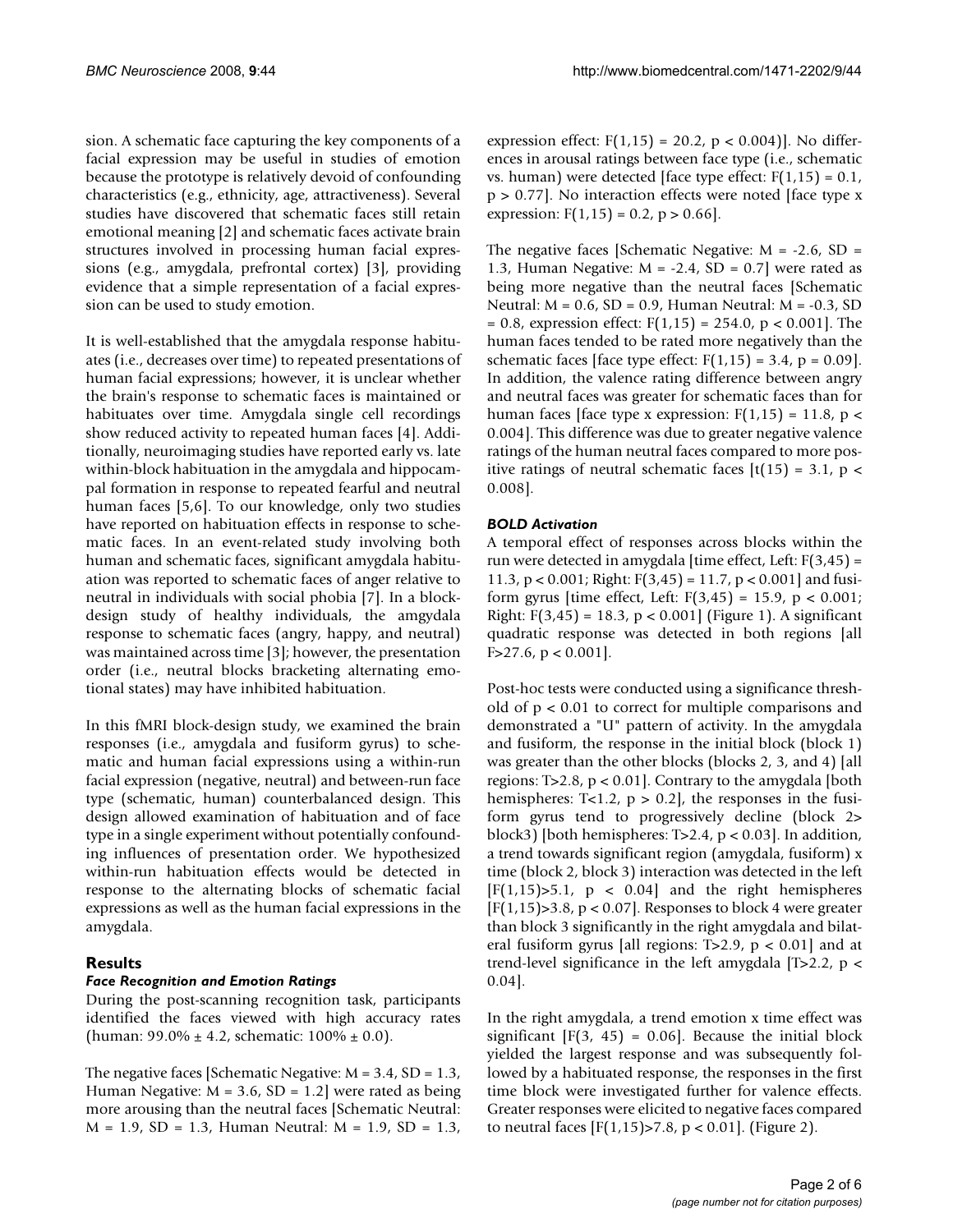

#### **Figure 1**

**Temporal dynamics of responses to facial expressions yield "U" pattern.** Percent signal change in brain activity in response to facial expressions compared to baseline across blocks in A) Amygdala and B) Fusiform Gyrus. L = Left,  $R =$  Right. Small bars indicate one standard error of the mean.

There were no other significant effects (i.e., face type) in the amygdala. No significant valence, face-type main effects or interactions were found in the fusiform gyrus. [all effects:  $F<1.7$ , all  $p > 0.2$ ].

#### **Discussion**

Within each run, the amygdala and the fusiform gyrus showed a "U" response pattern with the initial and final blocks eliciting the greatest activation to a repeated facial expression. The amygdala profile may reflect an initial orienting response, then habituation, followed by recovery of activation in the final block. A similar "U" pattern was observed in skin conductance response (SCR) and latephase SCR-associated left amygdala response to repeated fearful faces [8]. Like fear, anger is highly arousing and may prompt a similar orienting response and skin conductance response. The activation recovery may be due to emotional priming [8]. Alternatively, it may reflect spon-



#### **Figure 2**

**Right Amygdala response to emotion in initial block of facial expressions.** Percent signal change in amygdala activity in response to facial expressions compared to baseline for first block of each run. Greater responses were elicited to negative faces compared to neutral faces in the right amygdala [F(1,15)>7.8, p < 0.01]. No significant main effect of face type (schematic, human) was noted.

taneous recovery or reinstatement. Vigilance maintenance via a system reset, even in the absence of imminent threat, may be an important survival function [9]. Consistent with this notion, primate electrophysiological data demonstrate that neuronal populations within the amygdala respond maximally to novelty, show decreased activation with familiarity (i.e., habituation), and reset (i.e., show activation again) after limited number of repeated stimulus presentations [4].

In this study, fusiform gyrus activation followed this "U" pattern in response as well; however, a trend towards different temporal patterns are observed in the amygdala and fusiform gyrus. In the amygdala, habituation occurs rapidly; whereas, in the fusiform gyrus, habituation occurs more gradually. This delayed recovery may be explained by enhanced modulation of the amygdala or a slower resetting system of the fusiform gyrus.

Negative faces are discriminated from neutral faces in the right amygdala. Our findings replicate previous work showing that the right amygdala, responds to angry relative to neutral faces [10,11]. In this study, the differential amygdala response to facial expressions was present only during the early time period, suggesting that it is related to the amygdala orienting response. Although some studies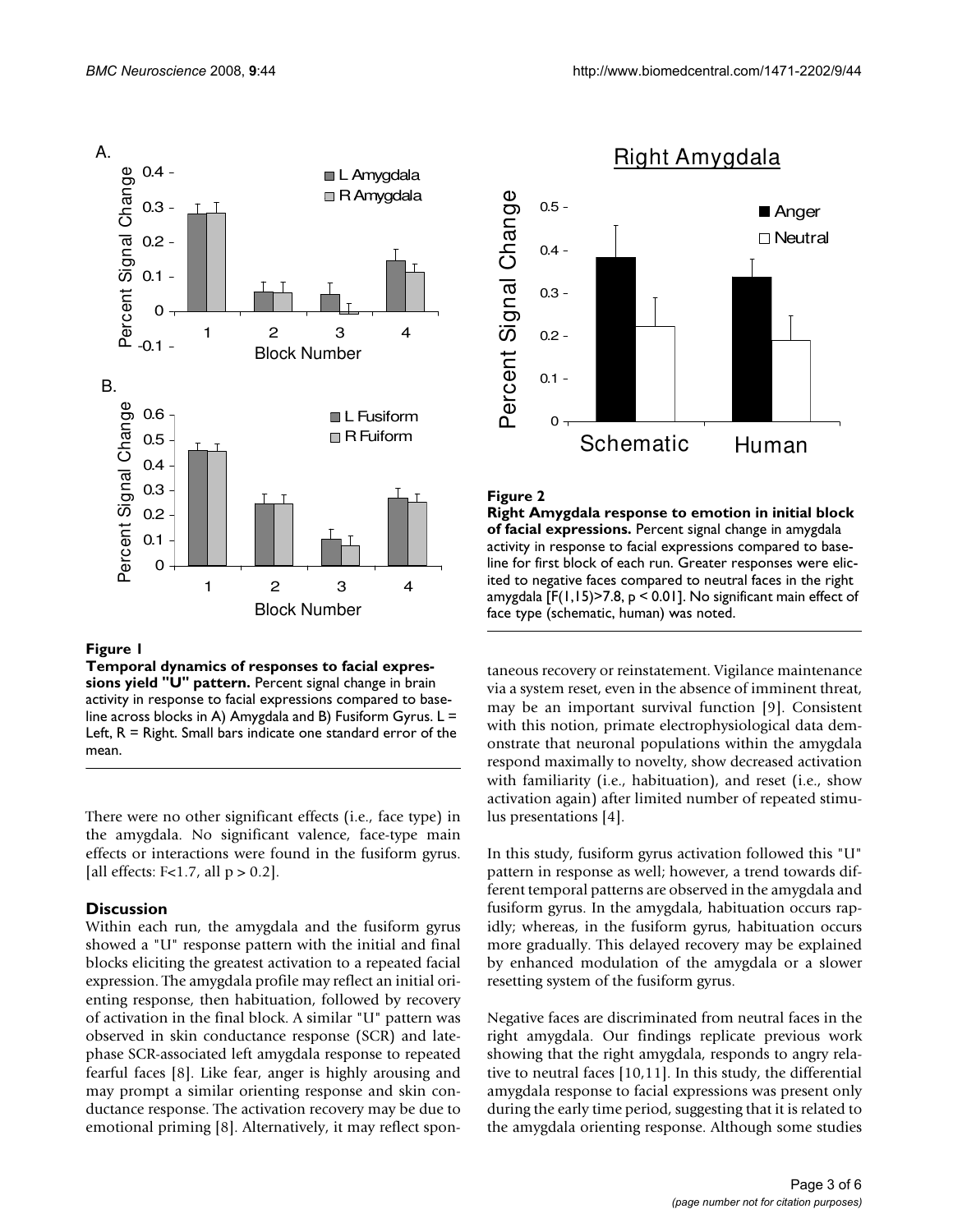report fusiform gyrus activation to emotional faces relative to neutral faces, we did not detect such an effect. It may be that differential fusiform gyrus activation to emotional (vs. neutral) faces is task-dependent. The fusiform gyrus responds more non-selectively to facial stimuli in the context of limited-attentional demands (e.g., passive viewing of repeated facial expressions) [12], yet exhibits a selective or differential pattern of activation when increased attention to face emotional content is required [13]. In fact, the existence of projections from the amygdala to the fusiform cortex suggest that the amygdala may modulate the sensory processing stream according to the salience of the target visual stimulus [14].

Interestingly, no significant differences between schematic and human faces were detected in the amygdala and fusiform gyrus. In a recent study, the amygdala response to human and avatar (or computer-generated faces) was similar, yet the fusiform showed a greater response to human faces [15]. For studying the amygdala, it appears that there is some utility to this response similarity between human and face representations (e.g. schematic or avatar faces). Schematic and avatar faces may be useful to study emotion perception because the key facial features that underlie the neural activation are relatively isolated from stimulus features like race/ethnicity and gender, which may increase the variability in responses. It is also important to note that schematic and avatar faces may be useful in answering different questions concerning emotion that take advantage of the static or moveable representations (e.g. brain responses to key facial features and brain responses to social emotional interactions, respectively).

This study has some potential limitations. Evaluating the temporal dynamics of neural responses is dependent on the time scale examined. In this study, within-run habituation effects were investigated; however, other time scales (e.g., between-run, within-block) may show different effects. Only angry faces were used to represent negative faces. Future studies should examine the temporal dynamics of other expressions (e.g., fearful, sad), including positive expressions (e.g. happy). Our findings suggest schematic and human faces elicit generally similar responses in the amygdala and fusiform gyrus; however, replication in a larger sample is needed. Schematic faces reduce expressions to line drawings and a single exemplar was used in this study. While using a single exemplar may be problematic, it does diminish confounds due to variability in human facial expressions. Finally, although using ROI-based analysis is a more powerful approach for detecting differences in specific a priori regions (i.e., amygdala and fusiform gyrus), this approach does not allow the observation of other regions that may also respond to these stimuli.

## **Conclusion**

In summary, it appears that both the amygdala and fusiform gyrus responses to facial expressions do habituate over time; however, the "U" pattern suggests that the responsivity of these structures resets, possibly to allow attentional reengagement with repeatedly presented stimuli. Future studies with larger samples should investigate whether this pattern discriminates between emotions or stimulus type.

## **Methods**

## *Participants*

Sixteen participants were studied (8 females, 8 males;  $M =$ 26.7, SD = 4.7, Range = 22–41 years of age). All participants were Caucasian and right-handed determined by the Edinburgh Handedness Inventory [16], free of psychoactive medications and medical, neurological or psychiatric illness. Beck Depression Inventory (BDI) [17] and Beck Anxiety Inventory (BAI) [18] scores were in the normal range (BDI:  $M = 0.9$ ,  $SD = 1.8$ , BAI:  $M = 2.4$ ,  $SD = 2.2$ ).

This study was approved and conducted in accordance with guidelines established by the Partners Human Research Committee. Written informed consent was obtained from each participant.

## *Stimuli*

Participants viewed human faces [19] and schematic faces [20] (Figure 3). To match the perceptual stimulus features, the human and schematic faces were presented in black and white and scaled so the face silhouette (excluding hair) was identical between stimuli. The face stimuli were displayed using standardized software (MacStim 2.5.9) and a Sharp XG-2000 V color LCD projector (Osaka, Japan).

Four different human face identities (two male and two female), each displaying both negative (i.e. angry) and neutral expressions, and one neutral and one negative (i.e. angry) schematic face were used throughout the experiment. Since the schematic faces only have a single identity, each participant viewed human faces of a single identity. As the schematic faces do not have an intrinsic gender, the gender of the human faces viewed was counterbalanced across participants.

## *Procedure*

All participants viewed four 5-minute 24-second runs of faces. Two consecutive runs of schematic faces and two consecutive runs of human faces were counterbalanced across participants. Within each run, four blocks of negative and four blocks of neutral were counterbalanced within and across participants. Each 24-second face block was separated by a 12-second low-level fixation. All runs were bracketed by a 24-second low-level fixation. This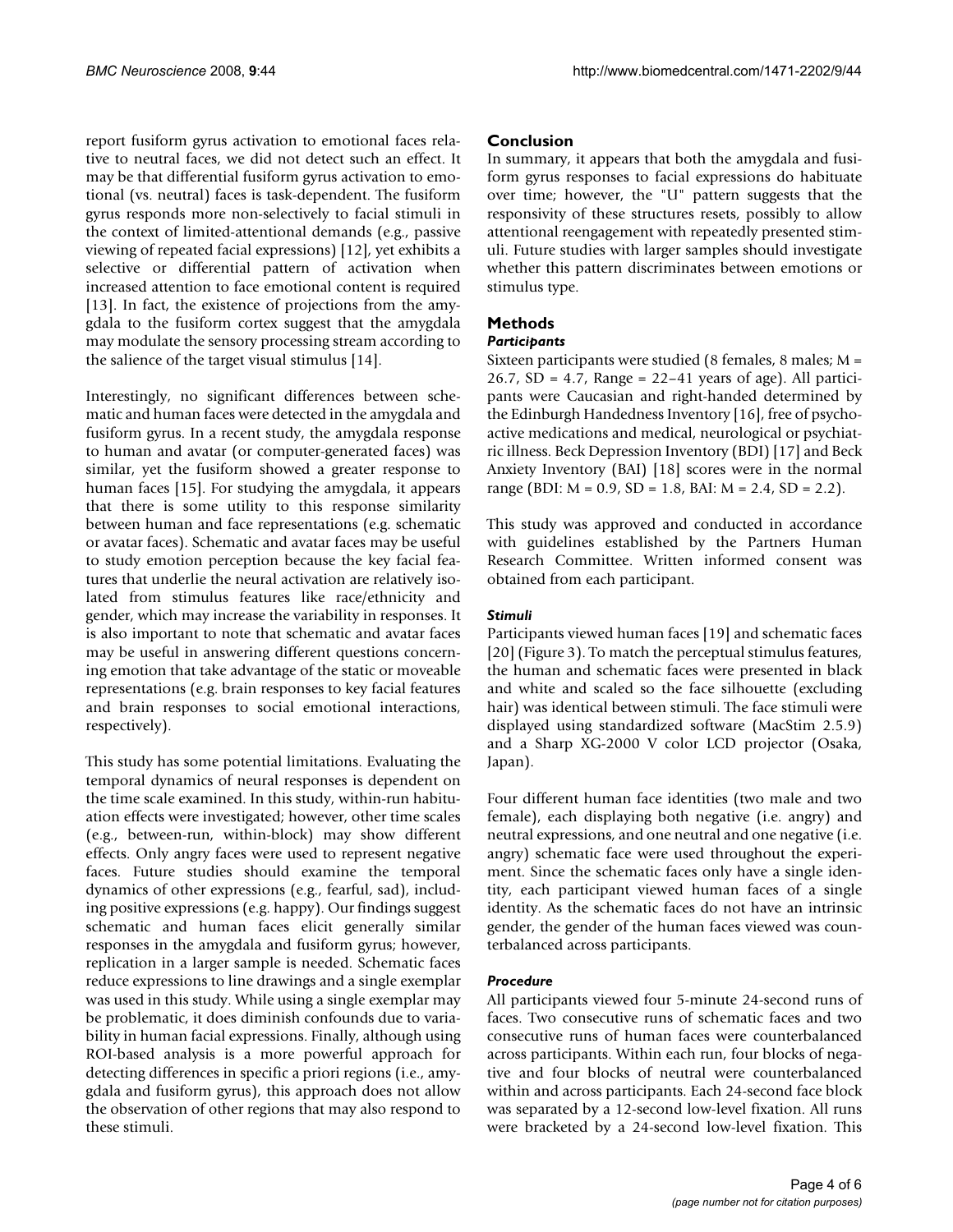

**Figure 3 Human and Schematic Faces.**

design improved upon earlier studies and allowed for better assessment of habituation, given that: 1) neutral blocks were included throughout the run, 2) fixation blocks were interleaved and 3) the design was fully counterbalanced. Within the face blocks, participants viewed a single human or schematic face, repeatedly shown for 200 ms with a 300 ms interstimulus interval.

Before each run, participants were instructed to remain awake and alert and look at the faces at eye level. Immediately after scanning, each participant was given a face recognition form, displaying target faces as well as eight distracters: two schematic (happy and scheming expressions) and six human (three different identities, each displaying neutral and negative expressions). Additionally, participants rated the schematic and human faces according to arousal value (low-high: 0–6) and valence (negative-positive:  $-3$  to  $+3$ ).

Repeated measures analysis of variance (ANOVA) was used to assess for significant differences in subjective ratings. Significant main effects and interaction effects were determined using a p < 0.05 threshold.

#### *Image Acquisition*

A Sonata 1.5 Tesla whole-body high-speed imaging device equipped for echo planar imaging (EPI) (Siemens Medical Systems, Iselin NJ) was used with a 3-axis gradient head coil. After acquiring an automated scout image and optimizing field homogeneity via localized shimming procedures, a high resolution 3D MPRAGE sequence (TR/TE/ flip angle =  $7.25 \text{ ms}/3 \text{ ms}/7^\circ$ , 1.3 mm in-plane resolution, and 1 mm slice thickness) was collected for anatomical registration and normalization. Then, T1-EPI (TR/TE/flip angle = 8 sec/39 ms/90 $^{\circ}$ ) and T2-weighted (TR/TE/flip angle =  $10 \text{ sec}/48 \text{ ms}/120^{\circ}$ ) sequences were gathered to monitor scanner function and assist with anatomical registration. Functional MRI images (i.e., blood-oxygenation-level-dependent or BOLD images) were acquired using a gradient echo T2\*-weighted sequence (TR/TE/flip angle =  $2.4 \text{ sec}/40 \text{ ms}/90^{\circ}$ , discarding the first four acquisitions to allow longitudinal magnetization to reach equilibrium. Twenty-four coronal slices (slice thickness: 7 mm, 1 mm skip, voxel size:  $3.125 \times 3.125 \times 8$  mm) were acquired perpendicular to the ac-pc line. The acquisition parameters were used to minimize susceptibility in medial temporal lobe regions [21].

#### *fMRI Data Analyses*

Functional MRI data were analyzed using the standard processing stream of the Martinos Center for Biomedical Imaging [22]. The functional runs were motion corrected using an AFNI-based algorithm [23,24]. The average motion vector across all runs after correction was <1 mm and showed no significant difference between schematic and human face runs. The functional data were spatially smoothed (full-width-half-maximum = 7 mm) using a 3D Gaussian filter and intensity normalized to correct for global signal changes. Data processing included 1) 2nd-order polynomial drift correction to account for low-frequency drift and 2) removal of temporal autocorrelation by whitening [25]. The functional images were aligned to the 3D structural image. During registration, the raw functional data from each participant were visualized in anatomical space to determine that the amygdala BOLD signal was not obscured by susceptibility artifact. No subjects were excluded on this basis.

Functional images were averaged across participants according to expression (neutral, negative). For each expression, averages were made for each block (1,2,3,4) to assess temporal aspects. The averages were collapsed across the runs for each face type (schematic, human) separately. Using an anatomically defined region of interest (ROI)-based approach, each participant's left and right amygdala were manually traced on the participant's high